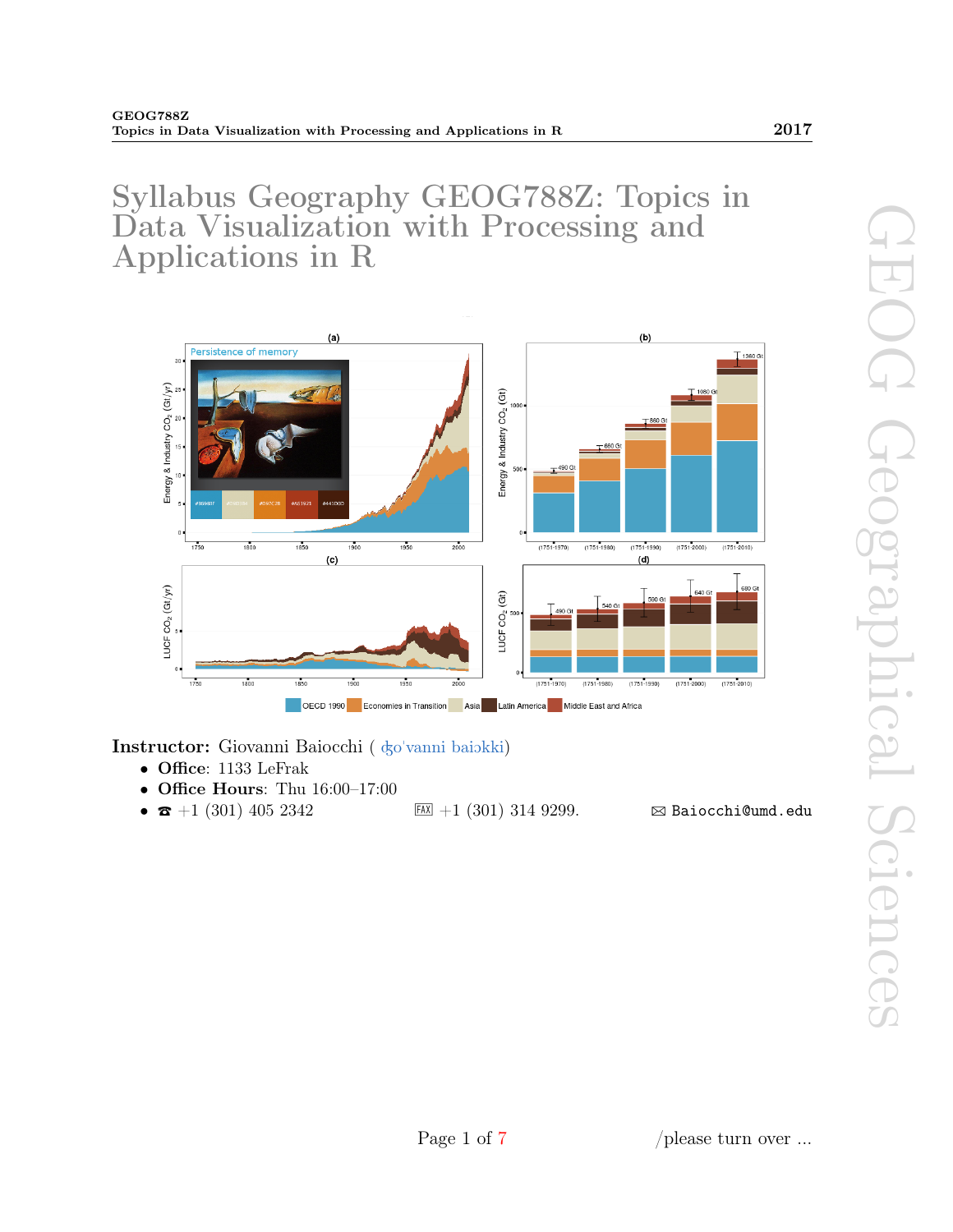#### 1 Course aims and objectives

The aim of this visualization course is to effectively communicate information through graphical means. This course aims to provide an understanding of the theory underpinning the field of data visualisation and to provide an introduction to the practicalities of creating effective graphical representations of data.

Upon completion of this course students should be able to:

- Process different kind data for effective visualization using modern data science workflow tools supported in R
- Produce accurate, clear, and reproducible graphics using the R statistical software
- Critique visualizations and inform its design following Tufte's principles
- Design effective visualizations that tap into human's high bandwith channels to the cognitive centers
- Deconstruct visualizations following the Grammar of Graphics principles
- Design multi-plot displays (panels and posters) following graphic design principles
- Construct interactive data visualizations according to interaction design principles

This course combines a mix of lectures, practical work, and informal discussions around important topics in data visualisation. Students will be required to critique existing visualisations,

This course will use the popular open source statistical computer language R and packages (such as, tidyverse, knitr, and shiny) for practical workshops and assignments. Additional software that will be useful includes: GIMP, Inkscape, ImageJ, and geogebra.

#### 2.1 R

**Find interesting denotes and consistent of the creates in the critical sets, and the constrained by the create their own visualisations. The sets constrained the create their own visualisation of the forecast of the crea** The required software for this class is the R statistical language. R is the open source, freeware version of S (The commercial implementation is Splus). R is one of the most powerful and versatile statistical environments, and is available for free download for use on PC, Mac, UNIX and Linux systems. The software is available in the Lefrak/Geography Open Labs. If you have a laptop or home computer, get this software and download it immediately. An online tutorial of basic functions and syntax: http://www.ats.ucla.edu/stat/r/

There are many variants of the R computing environment (e.g. GUI-based). Please feel free to use whatever version you are most comfortable with on your personal computer. We recommend, however that you use  $\bf{R}$  Studio.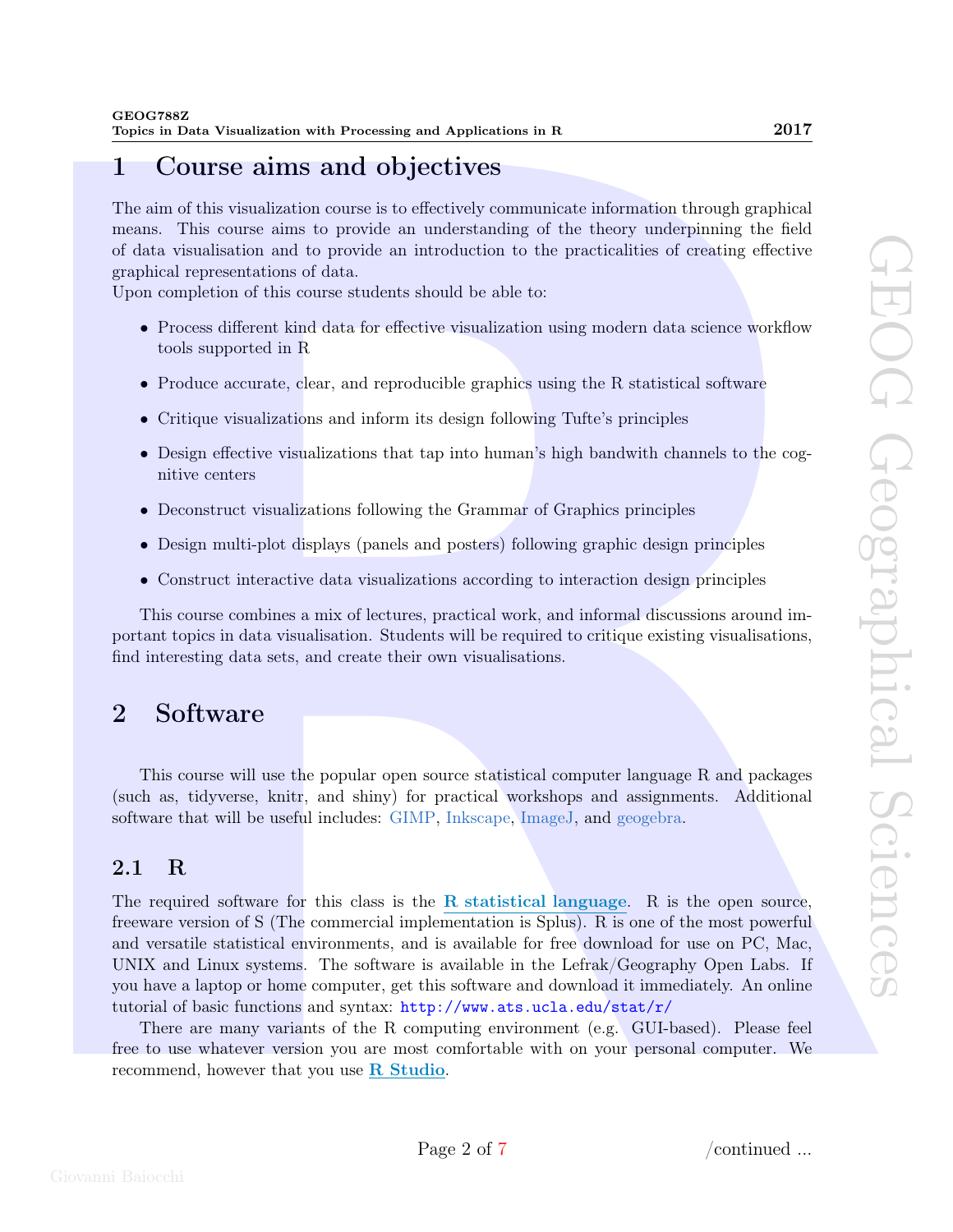# 3 Prerequisites

- Basic R
- Work with own computer

# 4 Course Material

There is no required text. Selected readings peer-reviewed journals and other material will be assigned.

#### 4.1 Recommended textbooks

Not required, but mostly available free via UMD library website:

- Wickham, Hadley. Advanced R. Boca Raton, Florida: CRC Press. Available free on line: <http://adv-r.had.co.nz/>.
- Wickham, Hadley, und Garrett Grolemund. 2016. R for Data Science: Visualize, Model, Transform, Tidy, and Import Data. O'Reilly Media. Available free on line: [http://r4ds.](http://r4ds.had.co.nz/) [had.co.nz/](http://r4ds.had.co.nz/).
- E. Tufte, *The Visual Display of Quantitative Information*, Graphics Press, 2001.
- W. S. Cleveland, The Elements of Graphing Data, Hobart Press, 1994.
- Wickham, Hadley. *ggplot2: Elegant Graphics for Data Analysis*. Springer-Verlag New York, 2026. <http://ggplot2.org>.
- L. Wilkinson, The Grammar of Graphics, Springer-Verlag, 1999.
- C. Ware, Information Visualization: perception for design, 3rd Edition, Morgan Kaufmann, 2012. Available as ebook from the UMD library: [https://umaryland.on.worldcat](https://umaryland.on.worldcat.org/oclc/784147337). [org/oclc/784147337](https://umaryland.on.worldcat.org/oclc/784147337)

# 5 Class Organization

The class will meet for  $2+$  hours every week (Tue 13:00 pm  $-$  15:30 pm, room LEF 1171). There will be a first part based more on lectures and in class discussions (first hour or so mode lecture, second hour practical). Later in the course emphasis will be on student presentations.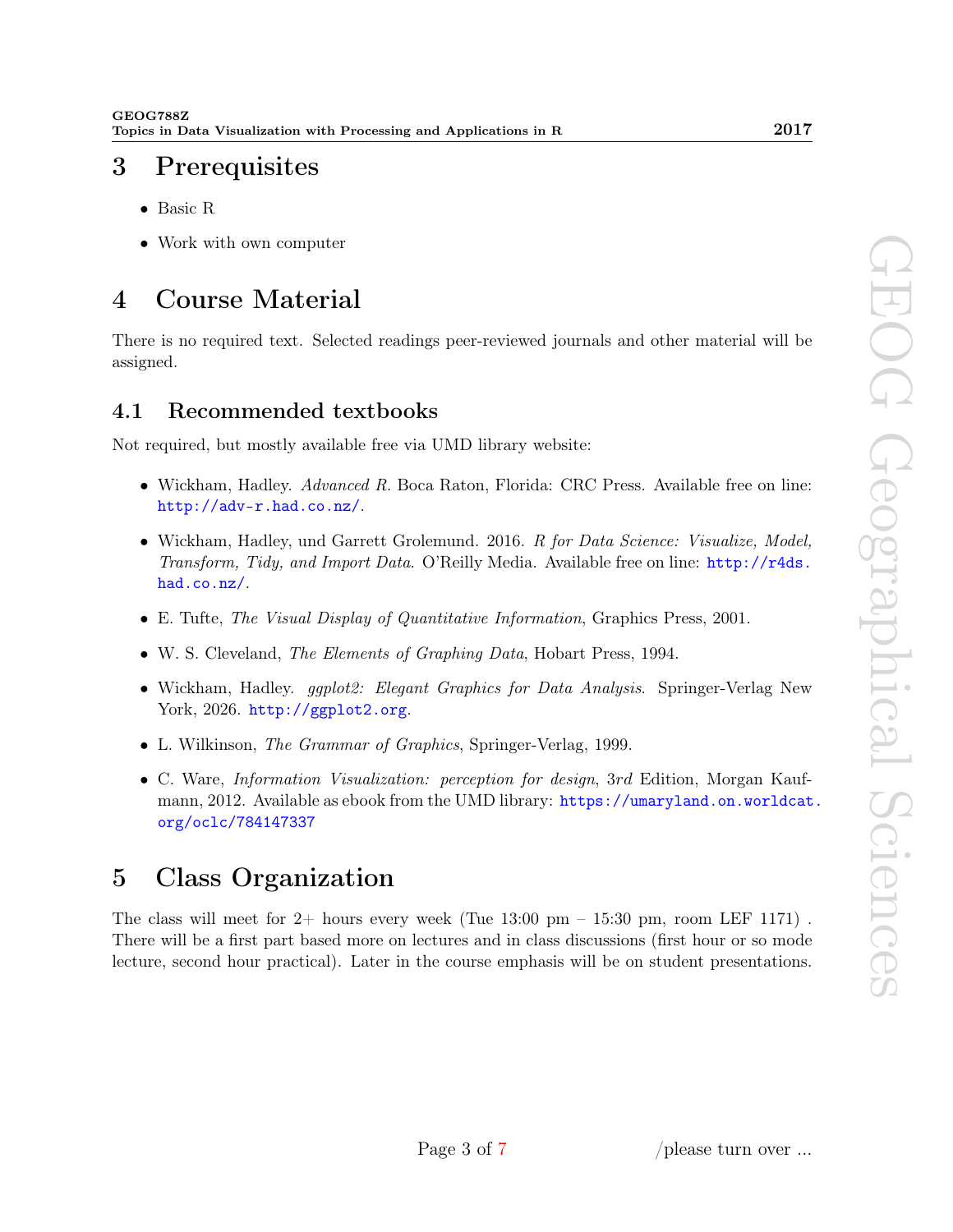# 6 Assessment and Grading

Grades will be determined by a series of homework projects and student led discussions. You will complete up to 7 assignments: 5 focused homeworks and 2 self-directed projects.

- Lab assignments using R  $(60\%)$
- Independent project on a relevant visualization issue and presentation  $(40\%)$

| Assignment plan (tentative) |
|-----------------------------|
|                             |

|                | TBA   HW1: Basic R        |
|----------------|---------------------------|
|                | TBA   HW2: Tidy data in R |
| ___ . 1 _____. |                           |

- TBA HW3: Design Critique
- TBA HW4: Visual perception
- TBA HW5: Grammar of Graphics
- TBA | Project 1: Research and communication
- TBA Project 2: Interactive graphics

## 7 Assessment Guiding Principle

This visualization course will employ a competency-based grading approach system that should provide a better control over the final grade and an improved transparency over the process. I will provide feedback on selected submission, and you will have the opportunity to resubmit a revised version.

## 8 Examination Dates

There are no traditional examinations (see Assessment above).

There may be unannounced in-class quizzes. The frequency of these is determined by our ability to stay on top of the required reading and understanding of concepts. Depending on how many are given they could count from  $0\%$  - 15% of the course. The weighting of the other elements will be proportionately reduced to achieve a total percentage of 100%. Thus, while class attendance is not mandatory, failure to attend may impact your grade because of missed quizzes.

# 9 Intended Course Coverage

- Data processing with R
- Data Visualization principles
- Grammar of graphics topics
- Special issues in visualizing, missing data, big data, time series, spatial data, social data.

## 10 Timetable (Tentative)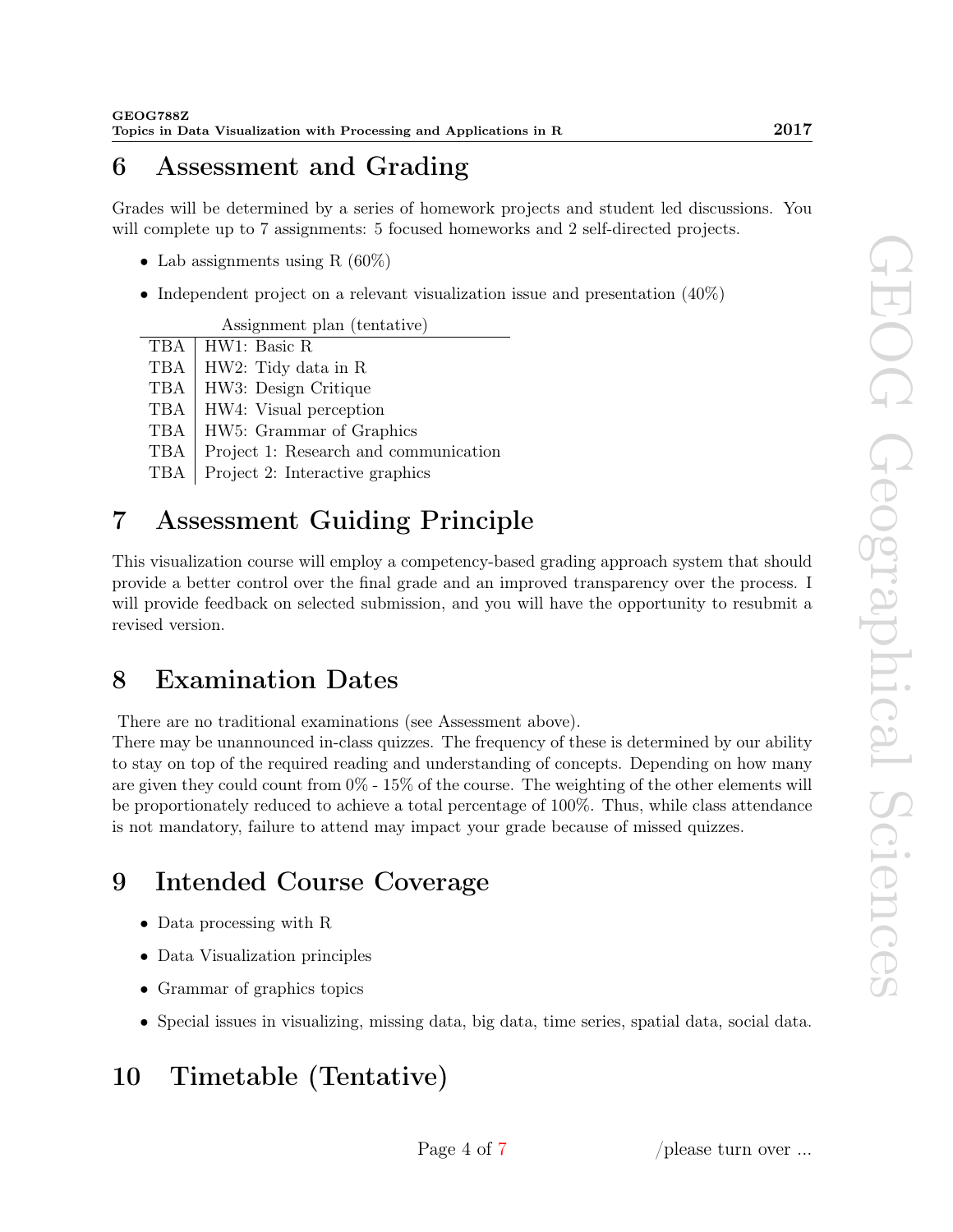| <b>Basic R and Data Processing</b> |          |                                   |                                                   |                                                   |
|------------------------------------|----------|-----------------------------------|---------------------------------------------------|---------------------------------------------------|
| <b>Key Date</b>                    |          |                                   | <b>Lecture Topic</b>                              | Readings<br>and<br>as-                            |
|                                    |          |                                   |                                                   | signments                                         |
| Week 1                             | $31$ Aug | $5:00$ pm $-7:00$ pm              | Course introduction; setting up R, repro-         | <b>NA</b>                                         |
|                                    |          |                                   | ducible research in R, Rstudio, R markdown,       |                                                   |
|                                    |          |                                   | and knitr                                         |                                                   |
| $\overline{\text{Week 2}}$         | 7 Sept   | $5:00 \text{pm} - 7:00 \text{pm}$ | Basic R.                                          | Set up R system; Read                             |
|                                    |          |                                   |                                                   | Foundations<br>chapter<br>sections on Data struc- |
|                                    |          |                                   |                                                   | tures and Subsetting                              |
|                                    |          |                                   |                                                   | from <i>advanced</i> $R$ book;                    |
|                                    |          |                                   |                                                   | read chapter 1 of $R$                             |
|                                    |          |                                   |                                                   | for Data Science                                  |
| Week 3                             | 14 Sept  | $5:00$ pm $-7:00$ pm              | Tidy data; Data Processing with dplyr and         | HW1: TBA                                          |
|                                    |          |                                   | tidyr                                             |                                                   |
| Visualization Principles           |          |                                   |                                                   |                                                   |
| Week 4                             | 21 Sept  | $5:00 \text{pm} - 7:00 \text{pm}$ | Critique visualizations and inform its design     |                                                   |
|                                    |          |                                   | following Tufte's principles                      |                                                   |
| Week 5                             | 28 Sept  | $5:00$ pm $-7:00$ pm              | Design effective visualizations that tap into hu- |                                                   |
|                                    |          |                                   | man's high bandwith channels to the cognitive     |                                                   |
|                                    |          |                                   | centers                                           |                                                   |
| Week 6                             | 5 Oct    | $5:00$ pm $-7:00$ pm              | Grammar of Graphics principles Implementa-        |                                                   |
|                                    |          |                                   | tion in R: ggplot                                 |                                                   |
| esign Principles                   |          |                                   |                                                   |                                                   |
| Week 7                             | 12 Oct   | $5:00$ pm $-7:00$ pm              | Color theory; Slippery slopes; Bubble trouble     |                                                   |
| Week 8                             | $19$ Oct | $5:00 \text{pm} - 7:00 \text{pm}$ | Interactive graphics                              |                                                   |
| Week 9                             | $26$ Oct | No class                          | Fall Break                                        |                                                   |
| Communication<br>Research and      |          |                                   |                                                   |                                                   |
| Week 10                            | $2$ Nov  | $5:00 \text{pm} - 7:00 \text{pm}$ | <b>Big Data</b>                                   |                                                   |
| Week $11$                          | $9$ Nov  | $5:00$ pm $-7:00$ pm              | Missing Data, Publication quality graphics        |                                                   |
| Week 12                            | $16$ Nov | $5:00$ pm $-7:00$ pm              | Maps; Projections                                 |                                                   |
| Week 13                            | 23 Nov   | No class                          | Holiday - campus closed                           |                                                   |
| opics and Presentations<br>pecial  |          |                                   |                                                   |                                                   |
| Week 14                            | 30 Nov   | $5:00$ pm $-7:00$ pm              | <b>TBA</b>                                        |                                                   |
| Week 15                            | 7 Dec    | $5:00$ pm $-7:00$ pm              | <b>TBA</b>                                        |                                                   |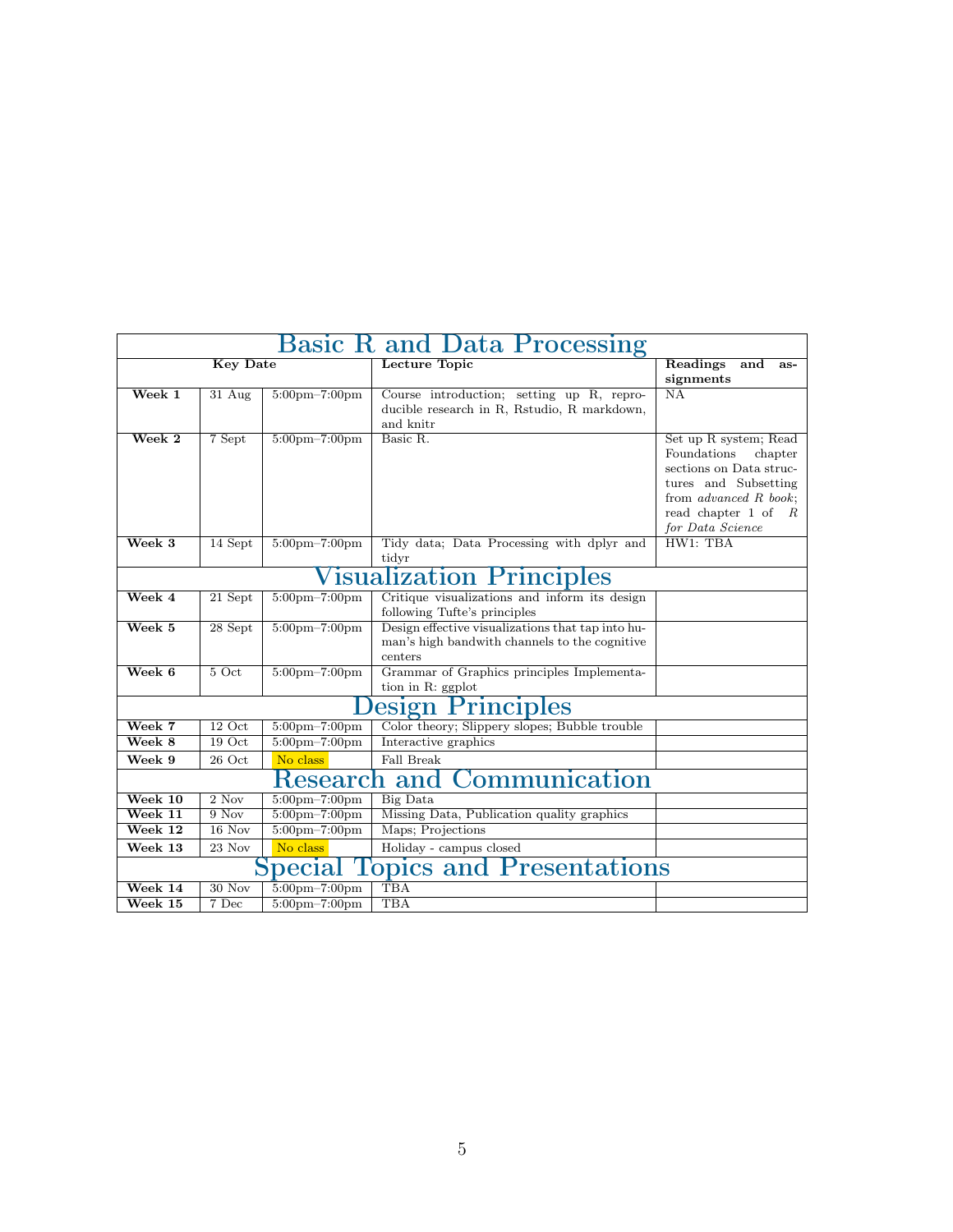# <span id="page-5-0"></span>11 Official Notices

• Attendance and participation : You are strongly advised to attend and participate in all lectures since this will provide a basic understanding of the subject matter of the course particularly as no text book is assigned. The course grade is dependent upon successful completion of written papers. Active participation in discussions is an important part of this class. The campus policy on excused absences is stated on page 37 of the University of Maryland Undergraduate:

(<http://www.umd.edu/catalog/0405/chapter4.pdf>)

- **Disabilities**: If you have a documented disability and wish to discuss academic accommodations, please contact the Instructor as early as possible. I will make every effort to accommodate students who are registered with the Disability Support Services (DSS) Office and who provide me with a University of Maryland DSS Accommodation form which has been updated for the 2012 Spring semester. This form must be presented to me no later than February 1, 2012. I am not able to accommodate students who are not registered with DSS or who do not provide me with documentation which has been reviewed by DSS.
- Academic Integrity Expectations : The University of Maryland, College Park has a nationally recognized Code of Academic Integrity, administered by the Student Honor Council. This Code sets standards for academic integrity at Maryland for all undergraduate and graduate students. As a student you are responsible for upholding these standards for this course. It is very important for you to be aware of the consequences of cheating, fabrication, facilitation, and plagiarism. For more information on the Code of Academic Integrity or the Student Honor Council, please visit:

<http://www.studenthonorcouncil.umd.edu/whatis.html>

By registering for this course you indicate your acceptance of these provisions for academic integrity.

- Students are expected to treat each other with respect. Disruptive behavior of any kind will not be tolerated. Students who are unable to show civility with one another, or myself will be subject to being referred to the Office of Student Conduct or to Campus Police. You are expected to adhere to the Code of Student Conduct.
- Campus Senate policy requires students who are absent due to illness/injury to furnish documentary support to the instructor. I require students to contact me by email or by phone, where possible, prior to class time in which you indicate that you have an illness or an injury. You must provide written documentation verifying your illness/injury immediately upon your return to class. You will not be allowed to turn in missed assignments or make up quizzes, tests, papers, etc. if you have not provided this documentation. Documentation not presented to me in a timely manner will not be accepted. In addition, if it is found that you have falsified the documentation provided, I will refer you to the University's Student Conduct Office.